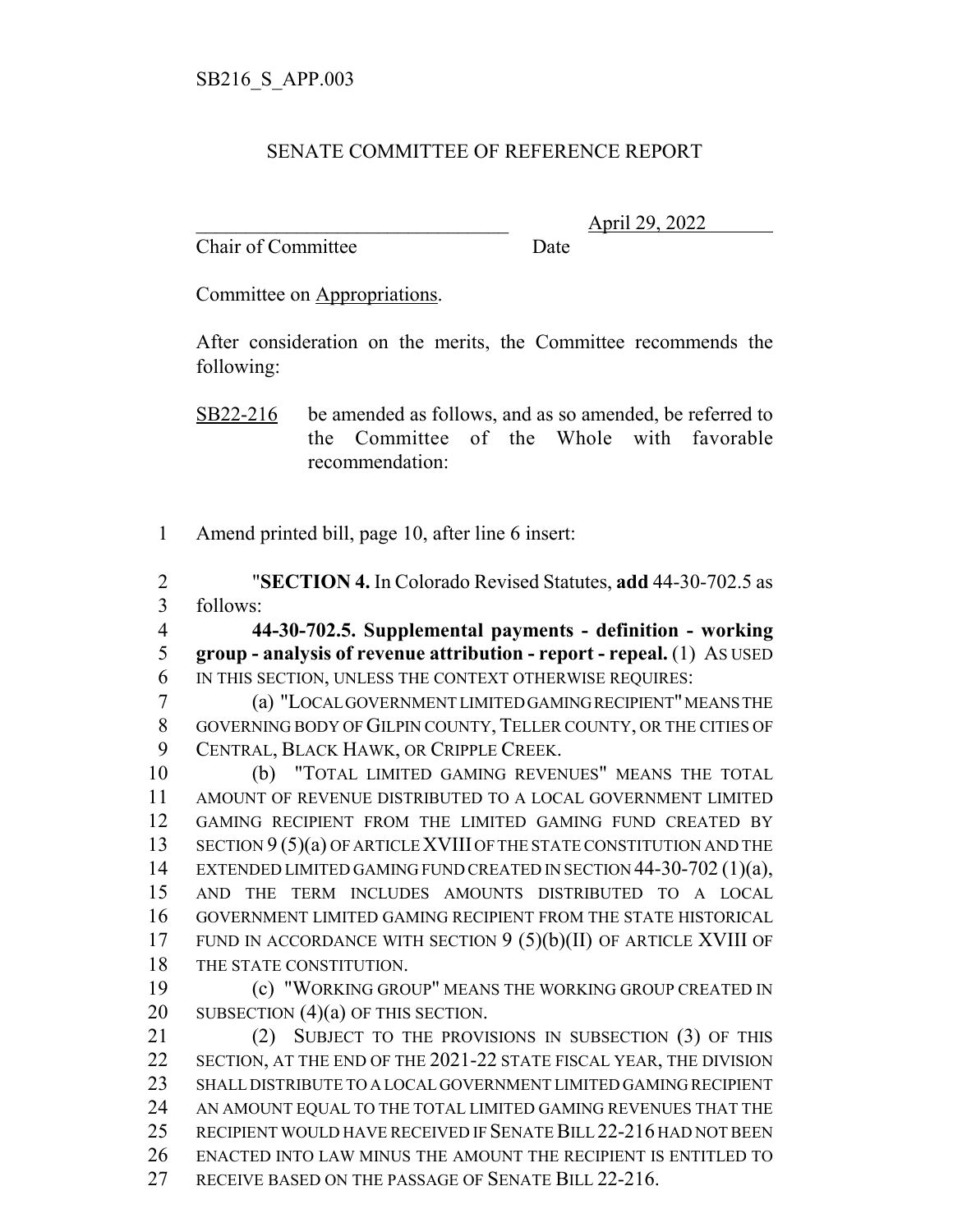(3) THE DIVISION SHALL MAKE THE DISTRIBUTIONS FROM MONEY APPROPRIATED BY THE GENERAL ASSEMBLY FROM THE GENERAL FUND, AND THE TOTAL DISTRIBUTIONS SHALL NOT EXCEED ONE MILLION TWO HUNDRED FIFTY THOUSAND DOLLARS. IF THE TOTAL AMOUNT TO BE DISTRIBUTED BASED ON THE CALCULATION SET FORTH IN SUBSECTION (2) OF THIS SECTION WOULD OTHERWISE EXCEED THIS AMOUNT, THEN THE DIVISION SHALL PROPORTIONALLY REDUCE THE DISTRIBUTIONS TO THE ELIGIBLE LOCAL GOVERNMENT LIMITED GAMING RECIPIENTS BASED ON THE RELATIVE DISTRIBUTIONS.

 (4) (a) THE DIRECTOR SHALL CONVENE A WORKING GROUP TO STUDY THE ATTRIBUTION OF LIMITED GAMING TAX REVENUE BETWEEN THE LIMITED GAMING FUND AND THE EXTENDED LIMITED GAMING FUND BY:

 (I) DETERMINING IF THERE IS DATA AVAILABLE TO IDENTIFY THE LIMITED GAMING TAX REVENUES ATTRIBUTABLE TO THE OPERATION OF 15 SECTION 9 (7) OF ARTICLE XVIII OF THE STATE CONSTITUTION; AND

 (II) IF SUCH DATA IS AVAILABLE, COLLECTING THE DATA AND COMPARING IT WITH THE CURRENT ALLOCATION REQUIRED BY LAW.

 (b) THE WORKING GROUP CONSISTS OF THE DIRECTOR, OR THE DIRECTOR'S DESIGNEE; A REPRESENTATIVE OF THE OFFICE OF STATE PLANNING AND BUDGETING; A REPRESENTATIVE OF THE STATE HISTORICAL SOCIETY; A REPRESENTATIVE FROM EACH OF THE LOCAL GOVERNMENT LIMITED GAMING RECIPIENTS; AND ONE OR MORE REPRESENTATIVES APPOINTED BY THE DIRECTOR TO REPRESENT THE STATE PUBLIC COMMUNITY COLLEGES, JUNIOR COLLEGES, AND LOCAL DISTRICT COLLEGES.

**(c)** THE WORKING GROUP SHALL PREPARE A WRITTEN REPORT OF ITS FINDINGS AND SUBMIT THE REPORT TO THE JOINT BUDGET COMMITTEE NO LATER THAN NOVEMBER 1, 2022. INDIVIDUAL MEMBERS OF THE WORKING GROUP MAY PROVIDE COMMENTS TO BE INCLUDED WITH THE SUBMISSION OF THE REPORT.

(5) THIS SECTION IS REPEALED, EFFECTIVE JULY 1, 2023.".

Renumber succeeding sections accordingly.

 Page 10, line 11, strike "the state historical society" and substitute "history Colorado".

Page 10, line 12, strike "the".

Page 10, after line 25 insert:

 "(3) For the 2022-23 state fiscal year, \$1,250,000 is appropriated to the department of revenue for use by the division of gaming. This

-2-